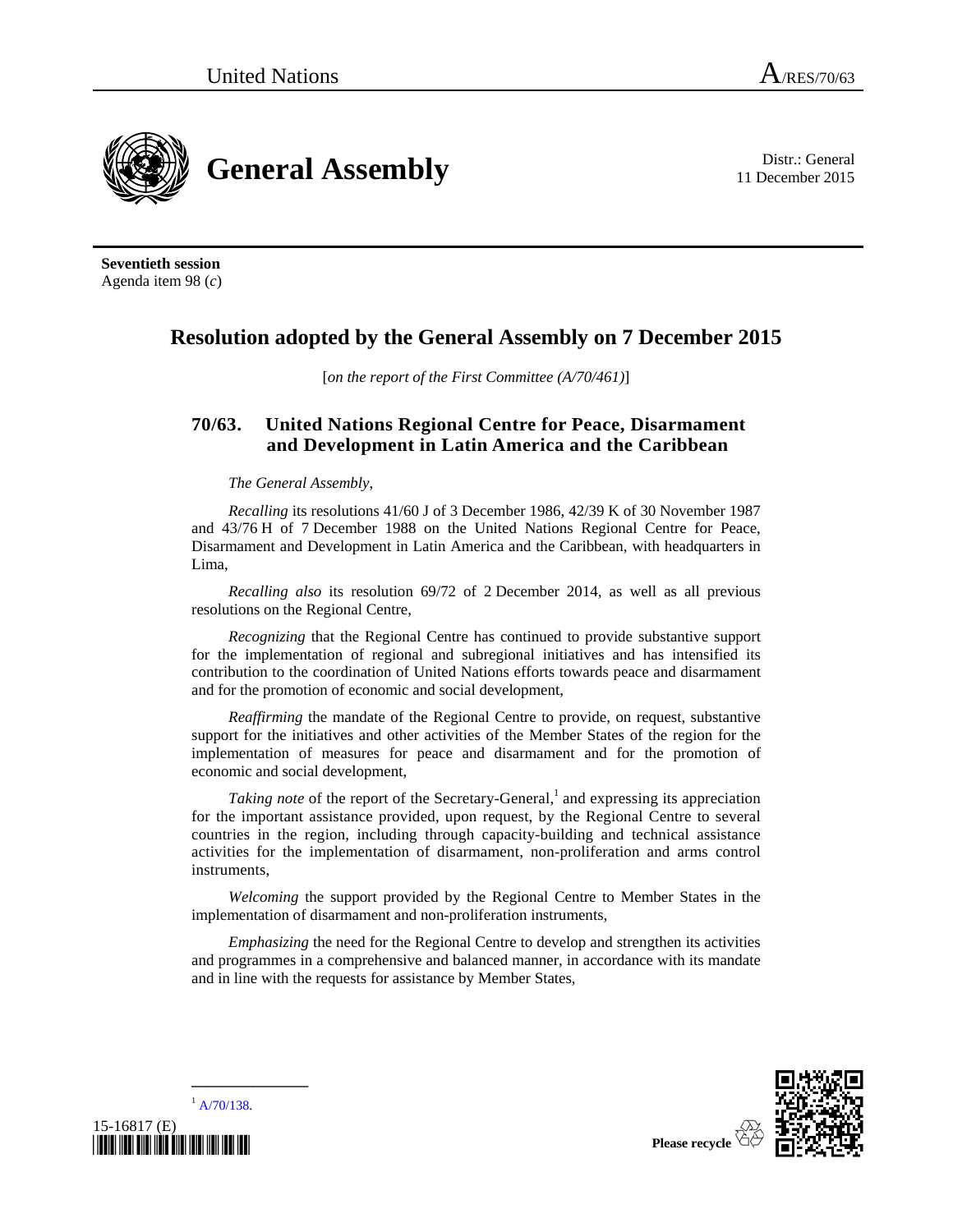*Welcoming* the ongoing support provided by the Regional Centre to Member States in the implementation of the Programme of Action to Prevent, Combat and Eradicate the Illicit Trade in Small Arms and Light Weapons in All Its Aspects,<sup>2</sup>

*Welcoming also* the assistance provided by the Regional Centre to some States, upon request, in the management and securing of national weapons stockpiles and in the identification and destruction of surplus, obsolete or seized weapons and ammunition, as declared by competent national authorities, in particular the establishment of a regional training centre in Port of Spain to manage weapons stockpiles,

*Welcoming further* the initiative of the Regional Centre to continue to conduct activities in line with efforts to promote the equitable representation of women in all decision-making processes with regard to matters related to disarmament, non-proliferation and arms control, as encouraged in its resolutions 65/69 of 8 December 2010, 67/48 of 3 December 2012, 68/33 of 5 December 2013 and 69/61 of 2 December 2014,

*Recalling* the report of the Group of Governmental Experts on the relationship between disarmament and development,<sup>3</sup> referred to in General Assembly resolution 59/78 of 3 December 2004, which is of utmost interest with regard to the role that the Regional Centre plays in promoting the issue in the region in pursuit of its mandate to promote economic and social development related to peace and disarmament,

*Noting* that security, disarmament and development issues have always been recognized as significant topics in Latin America and the Caribbean, the first inhabited region in the world to be declared a nuclear-weapon-free zone,

*Emphasizing* the importance of maintaining the support provided by the Regional Centre for strengthening the nuclear-weapon-free zone established by the Treaty for the Prohibition of Nuclear Weapons in Latin America and the Caribbean (Treaty of Tlatelolco), 4 as well as its efforts in promoting peace and disarmament education,

*Bearing in mind* the important role of the Regional Centre in promoting confidencebuilding measures, arms control and limitation, disarmament and development at the regional level,

*Recognizing* the importance of information, research, education and training for peace, disarmament and development in order to achieve understanding and cooperation among States,

 1. *Reiterates its strong support* for the role of the United Nations Regional Centre for Peace, Disarmament and Development in Latin America and the Caribbean in the promotion of activities of the United Nations at the regional and subregional levels to strengthen peace, disarmament, stability, security and development among its Member States:

 2. *Welcomes* the activities carried out in the past year by the Regional Centre, and requests the Centre to continue to take into account the proposals to be submitted by the countries of the region for the implementation of the mandate of the Centre in the areas of peace, disarmament and development and for the promotion of, inter alia, nuclear disarmament, the prevention, combating and eradication of the illicit trade in small arms and light weapons, ammunition and explosives, confidence-building

**\_\_\_\_\_\_\_\_\_\_\_\_\_\_\_** 

<sup>2</sup>  *Report of the United Nations Conference on the Illicit Trade in Small Arms and Light Weapons in All Its Aspects, New York, 9–20 July 2001* (A/CONF.192/15), chap. IV, para. 24. 3

 $3$  See A/59/119.

United Nations, *Treaty Series*, vol. 634, No. 9068.